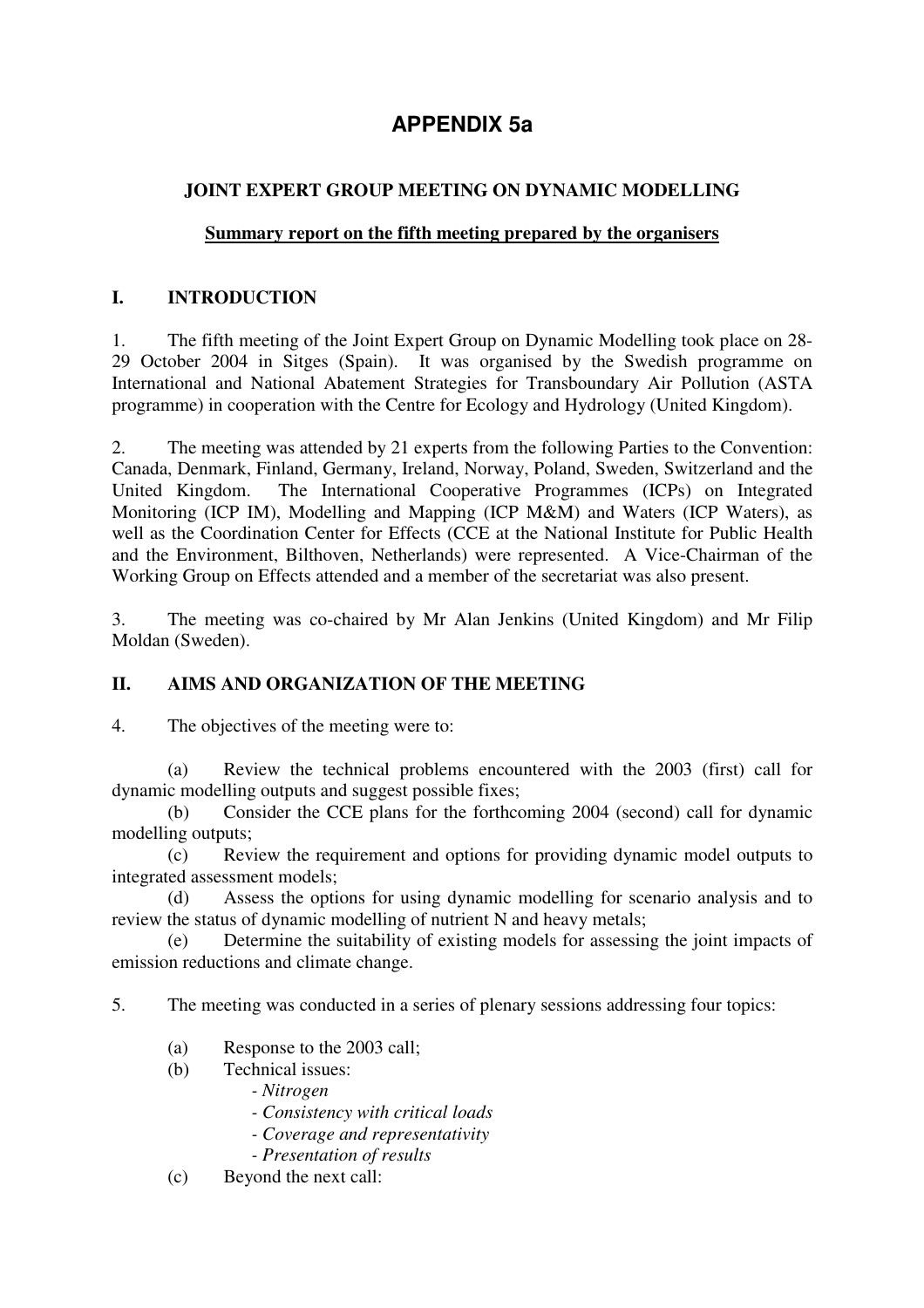- *Climate change impacts*
- *Dynamic modelling of Nutrient N and Heavy Metals*
- *Biological responses*
- (d) Future developments.

#### **III. CONCLUSIONS AND RECOMMENDATIONS**

6. The Joint Expert Group agreed on 30 conclusions and recommendations here grouped into six sections.

#### A. Response to the 2003 Call

7. The JEG reviewed the response to the 2003 call for data and applauded the progress achieved. At the same time the group urged more countries to respond to the new (2004) call especially with respect to target load (TL) functions for surface waters.

8. The JEG agreed with the proposed CCE specifications for the target load reporting planned for the call for Dynamic Modelling (DM) outputs in 2004.

9. The JEG agreed on the use of the critical load (CL) function at sites where there are no calculated TLs. At EMEP grid scale, combination of the two provides the best available material for the assessment of the whole area. It is however, desirable, to design a way to indicate which squares are based on TLs and CLs.

10. The JEG recommend the CCE call for a list of nine variables including Ca and  $NO<sub>3</sub>$ concentrations in soil or surface waters and C/N ratio of the humus layer in years 1990, 2010, 2030, 2050 and 2100.

11. The JEG recommended that dynamic models be run using two emission scenarios in the coming call for the data: CLE (Gothenburg protocol) and "background". In the "background", sulphur and nitrogen deposition beyond 2020 will be set to natural background levels as defined by EMEP.

12. The JEG agreed that future (beyond 2020) base cation and nitrogen uptake should be assumed constant for the target load calculation. Long term uptakes are already used for CL calculations.

13. The JEG recommended the use of present day data to identify ecosystems on which DM are not needed in response to the call for data, because the soils or surface waters are not currently damaged with respect to the chemical target. Since agreed emission reductions to 2010 will take the pollutant deposition flux lower, these sites can be considered to be protected in the future.

14. The group urged the CCE to include scenario analysis from the two deposition scenarios defined by the call in their planned report on the response to the 2004 call. The group also recommended that NFCs should further explore the dynamic modelling outputs on a national level.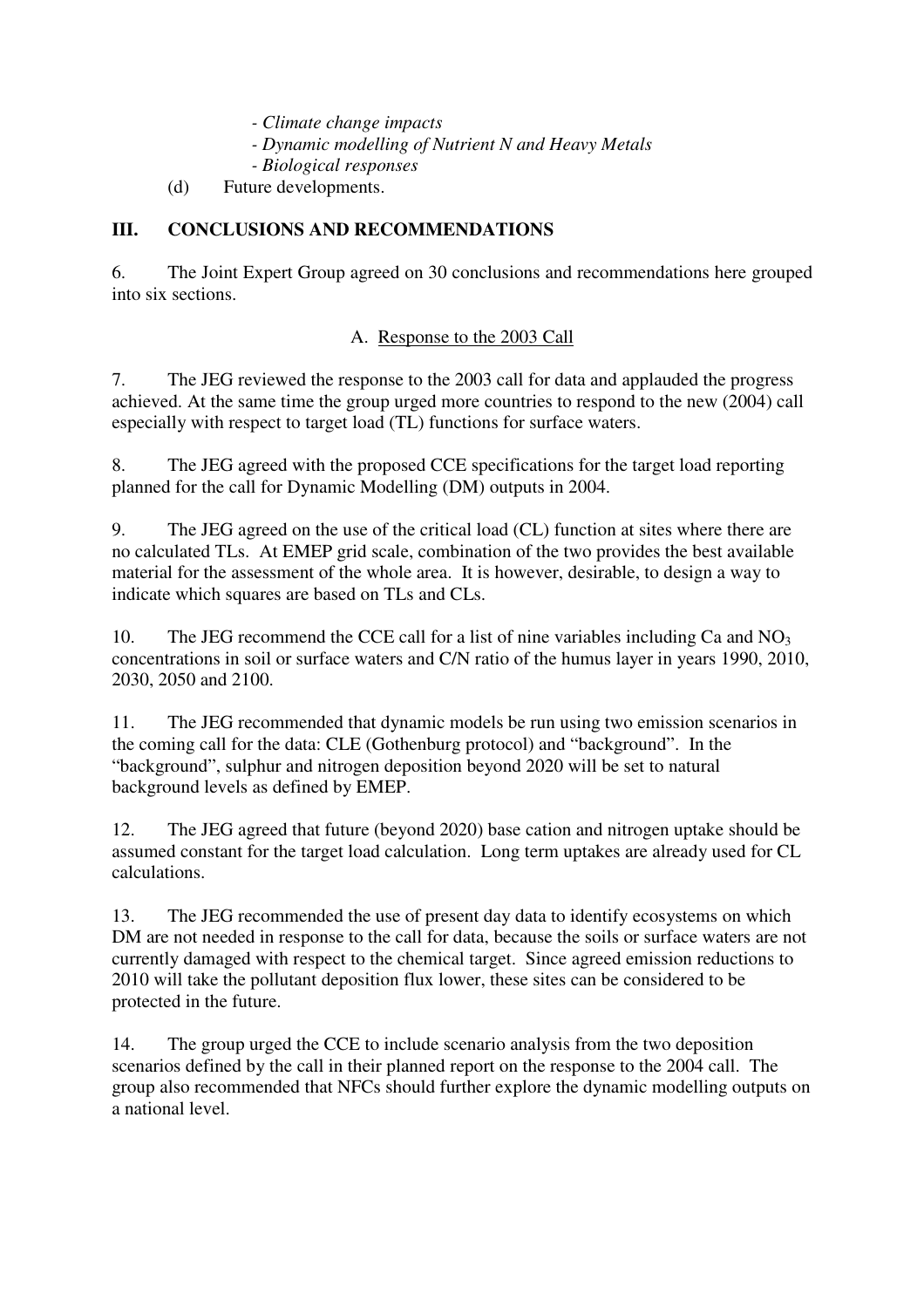15. The JEG encouraged better national awareness of NFCs in individual national research project activities with associated dynamic modelling outputs which could be utilised in response to the call for data.

16. The JEG urged all ICPs and their NFCs to include ICP monitoring sites when reporting CLs and TLs to CCE for consistency checking and validation assessment.

17. The JEG reminded NFCs of the requirement to use consistent models for CLs and TLs in their response to the 2004 call.

18. The JEG noted the potential of the "half-time" concept for communicating DM results to end-users. The JEG recommended all ICPs to further explore the use of the "half-time" concept to display recovery changes and to illustrate differences between scenarios.

19. The JEG requested a better insight into the results of DM work done in Canada and recommend the CCE to seek ways to include these in their assessment of the 2004 call for data.

## B. Modelling nitrogen dynamics

20. The JEG applauds and recommends the suggestion for an expert workshop on the subject of N dynamics in terrestrial systems. The workshop should include the consequences of N deposition and climate change**.**

21. The JEG encouraged the ICPs Forest, Vegetation, Integrated Monitoring and Waters to examine the results from their DM efforts with respect to N variables and to evaluate whether these outputs are sufficient to predict the biological response with respect to "N as a Nutrient" (eutrophication).

22. The JEG acknowledged that present approaches to the representation of broad scale N dynamics are simplifications, and urged the development of mechanistic descriptions that can be incorporated into DM.

23. The JEG recommends that each country contributing to the call should parameterise N dynamics in the manner each determines best suited for the individual country. The countryspecific protocol should thus be appropriate for the ecosystems of interest, the data availability and model selected. Appropriate guidance on parameterisation of N dynamics is available in the Dynamic Modelling Manual.

## C. Interactions with climate change

24. The JEG recognised the need for developing empirical relationships between observed climate change variables and observed effects. The JEG recommended that ICP-IM assess the need for dynamic models to be revised and modified to incorporate key climate change driven processes and preferably to include internal feedbacks and dependencies.

25. The JEG noted output from the EU EUROLIMPACS project showing that the potential effects of future climate change are of the same magnitude and occur over a similar time period as those expected in response to emission reduction agreements (Gothenburg Protocol) and, therefore, must be considered. Potential effects of land use and management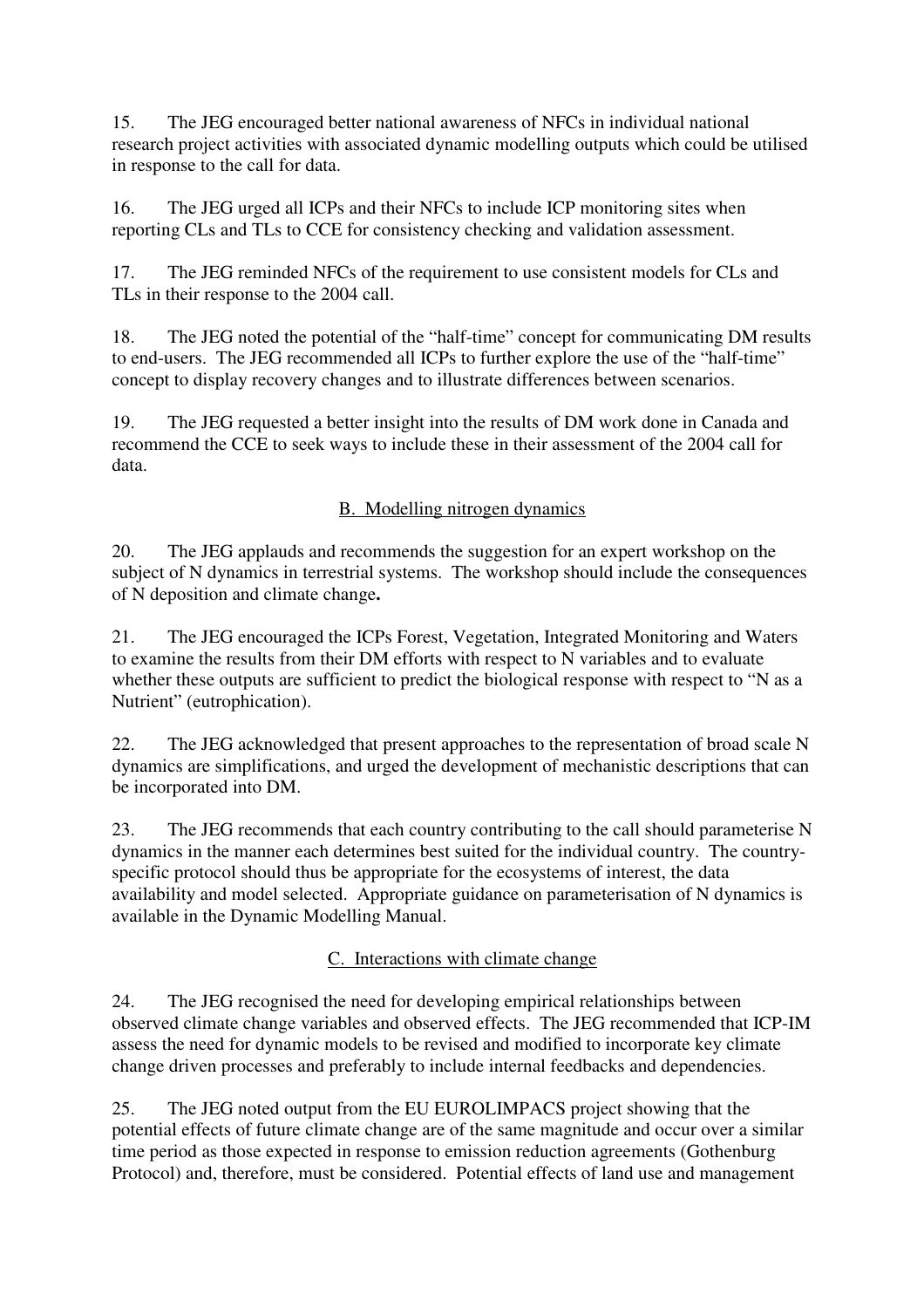are also confounding factors potentially affecting damage and recovery from air pollutants. The synergistic and combined effect of these factors require evaluation by ICP Waters, ICP Forests, ICP Vegetation and ICP IM.

26. The JEG noted that whereas biogeochemical (acidity) DM applications to date are generally on an annual time step, effects in terrestrial and aquatic ecosystems are often manifest over shorter time scales (days, weeks, months). This is particularly important for evaluation of future climate change response and such shorter term responses will need to be considered in the future by all relevant ICPs.

27. The JEG expressed concern that new information arising from ongoing climate change research may not be readily available for work with respect to DM modelling of impacts on acidification processes.

# D. Heavy metals

28. The JEG agreed that soil organic matter dynamics and acidity are key to modelling heavy metals (HM). The group concluded that the expertise exists, the databases are available and that it is feasible to do the first trials of DM of HM at least for Cd, Pb, Zn and Hg. The group highlighted that dynamic models are available and could be used to undertake scenario studies.

## E. Ecological responses and targets

29. The JEG noted that models for N as a nutrient have been developed but their outputs need to be checked for consistency with observed data on successional changes and loss of species. For the forthcoming call, however, there will not be sufficient time to apply these models extensively. ICP Vegetation should consider the potential of these models for impacts evaluation.

30. The JEG highlighted the importance of terrestrial biological responses in relation to the next generation of model development and in particular, the incorporation of key feedback mechanisms that link ecological response with biogeochemical cycling.

31. In terrestrial ecosystems the targets for biodiversity are not explicit and do not link closely to biogeochemical model outputs. The Group encouraged ICP Vegetation and the wider scientific community to explore targets for biodiversity and the detection of change. This might be best explored by means of a workshop.

32. Recent research on aquatic ecosystems indicates that ANC damage thresholds for zooplankton, phytoplankton and benthic invertebrates may be lower than those for fish. ICP Waters should give further consideration to identifying appropriate response targets for these biota and their inclusion in effects based evaluation.

#### F. General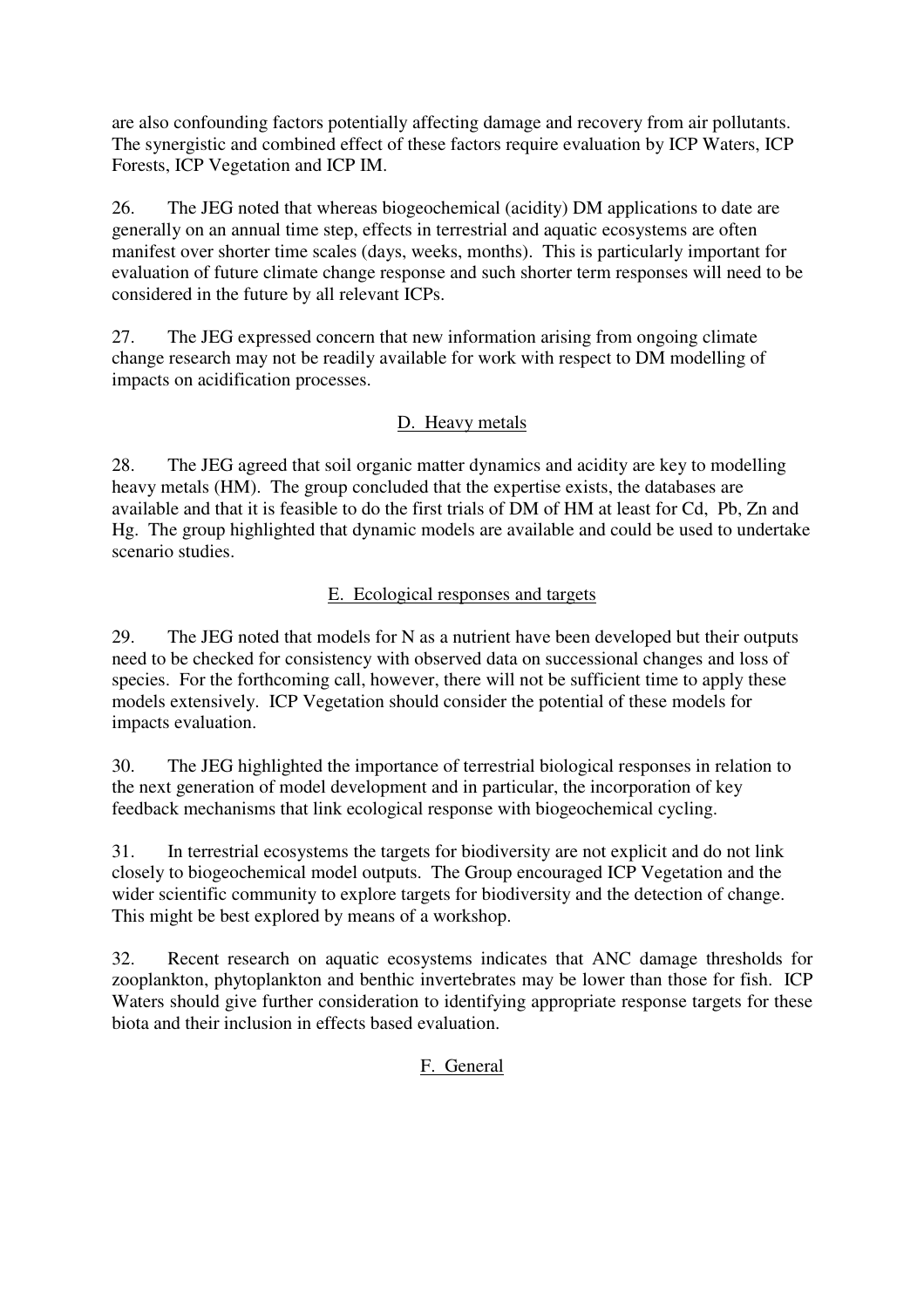33. The JEG gave their support to the work plan of the WGE, 2004-2006. However, except for acidity, most of the deliverables are rather optimistic with the outcome dependent on funding being available. It was noted that the WGE included work-plan elements for the JEG for September 2004 to August 2005 as:

 - develop a method for assessing site-specific simulation results within a regional context;

formulate and evaluate an agreed description of nitrogen processes for dynamic models;

support the calculation of critical loads and simulation with dynamic models at monitoring sites of all ICPs;

develop an agreed methodology for the application of DM in setting deposition targets;

evaluate the synergies in dynamic modelling work carried out in different ICPs.

34. The JEG identified that a further meeting in 2005 would be beneficial to review the outcome of the 2004 call for data and in order to design the best strategy for further employment of dynamic models in the work of CLRTAP and CAFE. Three major areas where progress requires review are the links between biological and chemical modelling, the interactions between air pollution, climate change and land use and the yet unresolved issue of future impact of N deposition. The JEG felt that any advice from WGE/EB on priorities is desirable in order to distribute the existing resources among these issues, since progress will be inevitably in proportion to the devoted resources.

35. The JEG reviewed and endorsed a short description of the potential for use of DM within the framework of LRTAP and CAFÉ (Annex 1) for wide distribution to NFCs, ICPs, WGE, EB and more widely within the EU.

36. The JEG emphasised the need for better synergy between EU CAFÉ and LRTAP activities. The multi-pollutant and sectoral nature of CAFÉ results in a limited overlap with the work of the Convention but this should not present an obstacle in making full use of existing results of DM in the work of both CAFÉ and CLRTAP.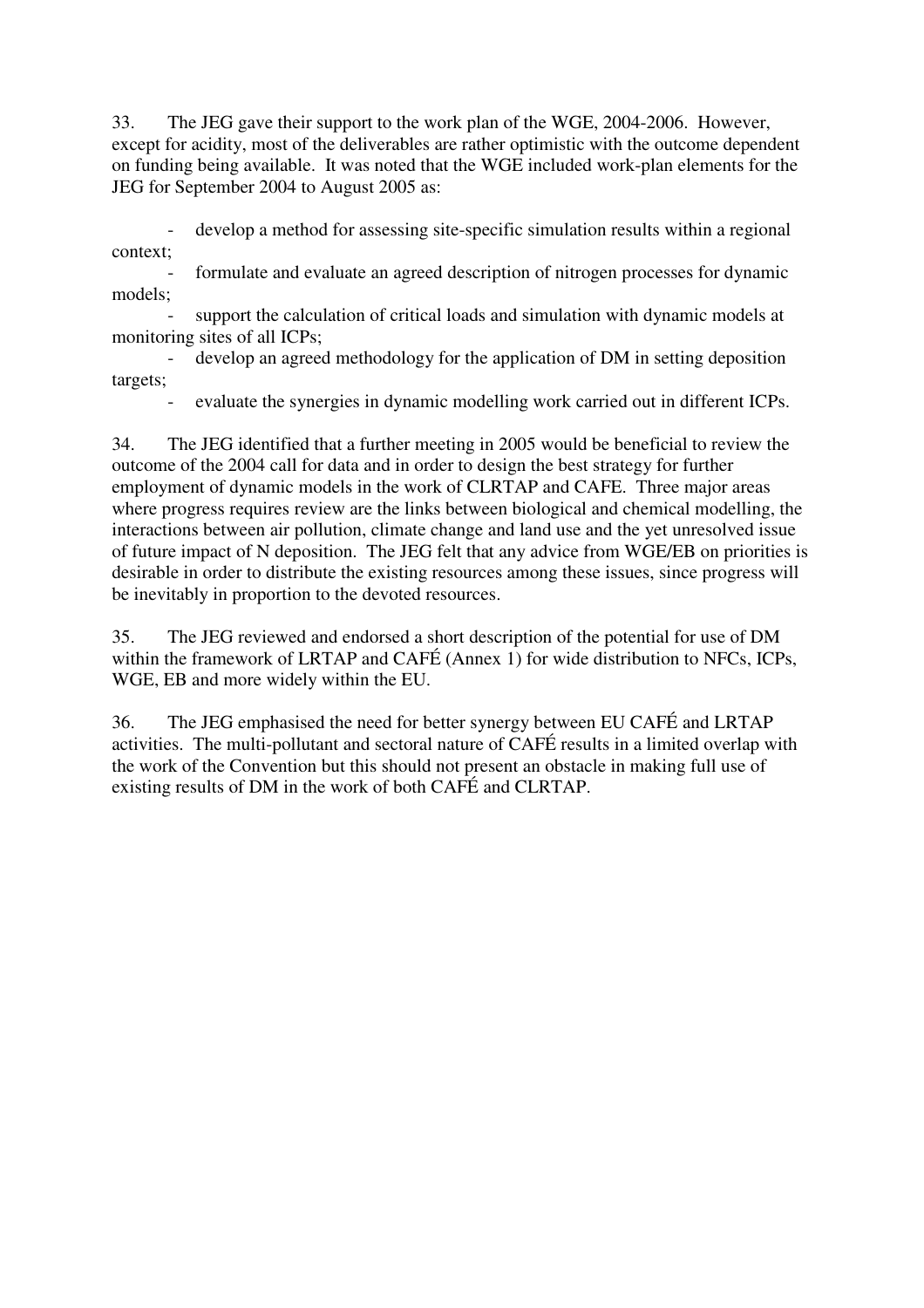#### Annex 1

#### **Dynamic Modelling of Acidification in Support of the CLRTAP**

The link between emission of sulphur and nitrogen and acidification of soils and surface waters is understood. The impact of the chemical changes on biota is also sufficiently understood such that chemical targets aimed at protecting aquatic or terrestrial biota have been established as the basis for international agreements on emission reductions within the UNECE and EU. These targets are converted, with the aid of (steady-state) models, into *critical loads* and emission reductions are aimed at reducing the level by which these are exceeded across Europe. The link between the deposition of acidifying pollutants and the loss of or damage to biota, however, is not immediate.

The soil cation exchange capacity (CEC) provides a buffer which delays the onset of soil and surface water acidification. Just as the damage to biota is delayed beyond the onset of acid deposition, so the recovery from acidification will also be delayed. The models used to determine critical loads consider only the steady-state condition in which the chemical and biological response to a change in deposition is complete. Dynamic models, on the other hand, attempt to estimate the time required for a new (steady) state to be achieved. These models can also provide a prediction of chemical status at any point in the future in response to any emission scenario. This note describes the possibilities and limitations of using dynamic models to define the limits and timescales of the recovery processes as an extension to the previously used static approaches (critical loads) and thus provide information on recovery times as a strategy/policy tool.

With critical loads (steady-state situation) only two cases are distinguished when comparing them to deposition: (1) the deposition does not exceed the critical load, and (2) the deposition exceeds the critical load. In the first case, no problem is perceived and no reduction in deposition is deemed necessary. In the second case there is, by definition, an increased risk of damage to the ecosystem. In this respect, a critical load serves as a warning as long as there is exceedance, since it indicates that deposition should be reduced. This is the basis on which the Gothenburg Protocol was negotiated. A conclusion often drawn from this simple analysis is that acidification of soil and surface water is fully reversible and that reducing deposition to (or below) the critical load immediately removes the risk of 'harmful effects' and that the chemical parameter (e.g. an Al:Bc ration in soils or an [ANC]-limit in surface waters) that links the critical load to the biological effect(s), immediately attains a non-critical ('safe') value and that there is immediate biological recovery as well. In reality, however, the removal of the risk of further damage does not necessarily imply that chemical or biological recovery will occur, at least not in the short term. One major reason is that the reaction to changes in deposition is delayed by (finite) buffers, such as the CEC in catchment soils. These buffers can delay the attainment of a critical chemical parameter and it might take decades, or even centuries, before a (new) equilibrium (steady state) is reached (see Fig.1). These finite buffers are not included in the critical load formulation, since they do not influence the steady state, but only the time to reach it. It is also likely that the desirable chemical target will be achieved prior to a new steady state and so the concept of equilibrium becomes irrelevant. Dynamic models, therefore, are needed if we wish to estimate the times involved in attaining a certain chemical state in response to given emission scenarios. In addition to the delay in chemical recovery, there is likely to be a further delay before the 'original' biological state is reached, i.e. even if the chemical criterion is met (e.g. [ANC]>0), it will take time before full biological recovery is achieved, e.g., as a result of the dispersion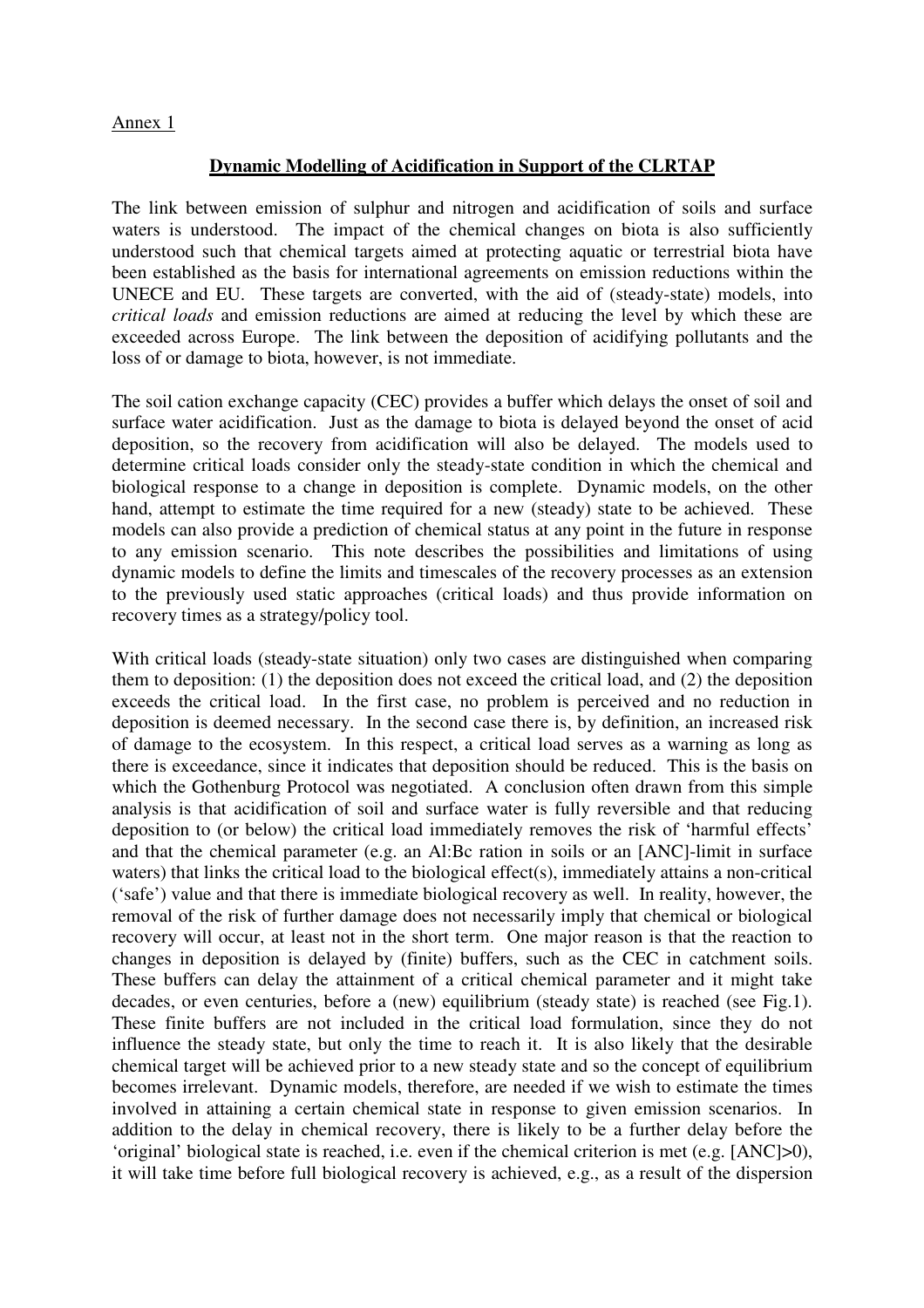characteristics of species. The possibility remains, however, that the original biological status will not be recovered, but this possibility is inherent in both steady-state and dynamic approaches.

Given the observed delays in ecosystem responses, two related questions arise for which steady-state models provide no answer: (a) When will ecosystems recover in response to the agreed emission reductions and (b) Which deposition reductions are necessary to achieve recovery within a given time? Dynamic models can be readily used to provide an estimate of the future soil or surface water chemistry in response to existing or planned emission reductions, and thus the timing of recovery.



*Figure 1: Typical past and future development of the acid deposition effects on a soil/lake (chemical or biological) variable in comparison to the critical values of this variable and the critical load derived from it. The delays between the (non)exceedance of the critical load and the (non)violation of the criterion are indicated in grey*.

In this respect, dynamic models have been used to assess the ANC in surface waters across Europe in response to the Gothenburg Protocol scenario (see Fig. 2).

They can also be used to answer the second question: The ecosystem response within a given time frame defines the concept of a *target load*. Target loads depend on the characteristics of the ecosystem (like critical loads) but also on the timetable for deposition reduction (the *target year*), and thus are not unique for a given ecosystem. Because of their explicit dependence on time, target loads can be produced only by dynamic models.